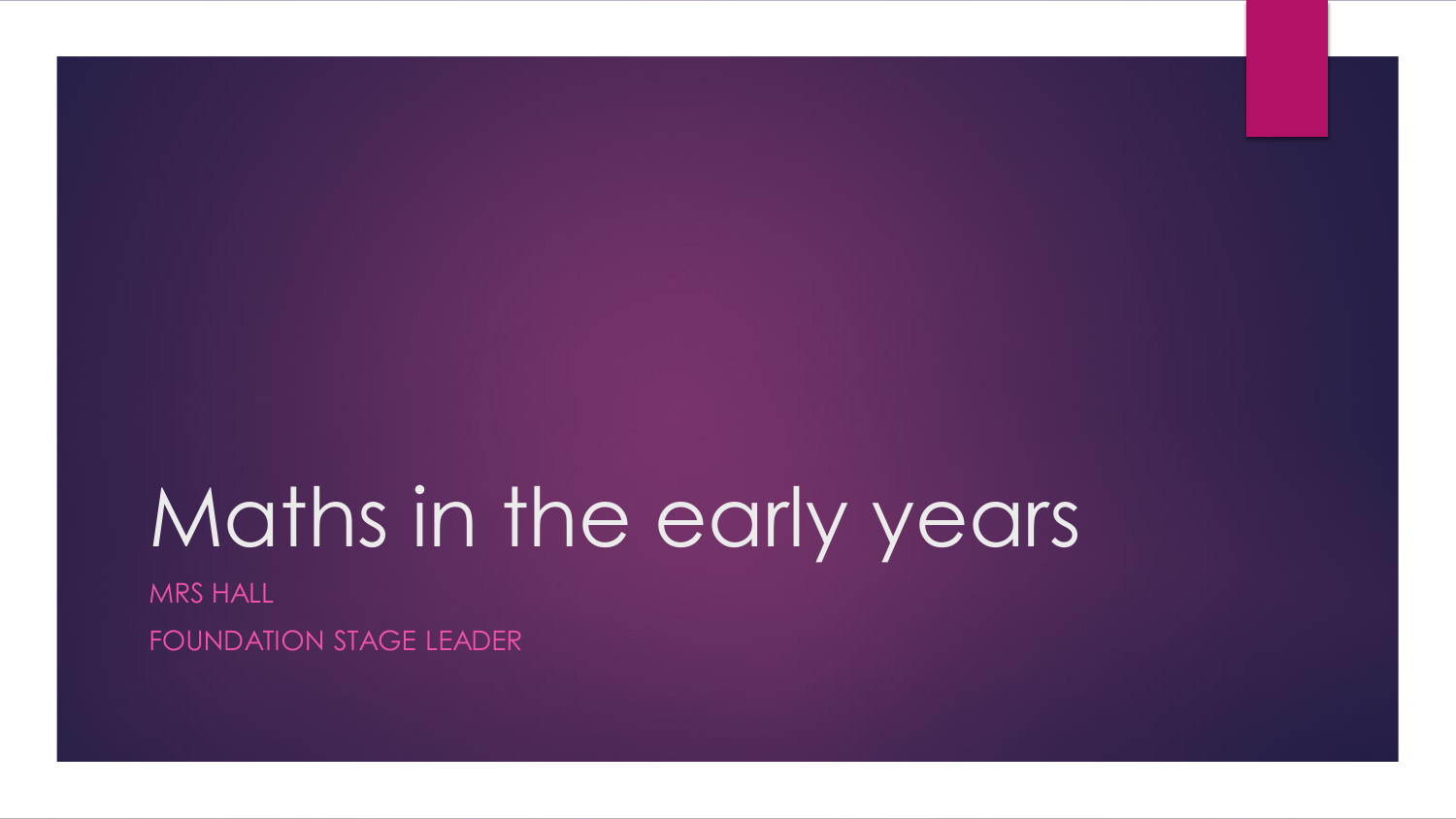# How is maths taught in the early years?

- ▶ We follow the white Rose mastery programme; <https://whiterosemaths.com/>
- **Children are taught through play.**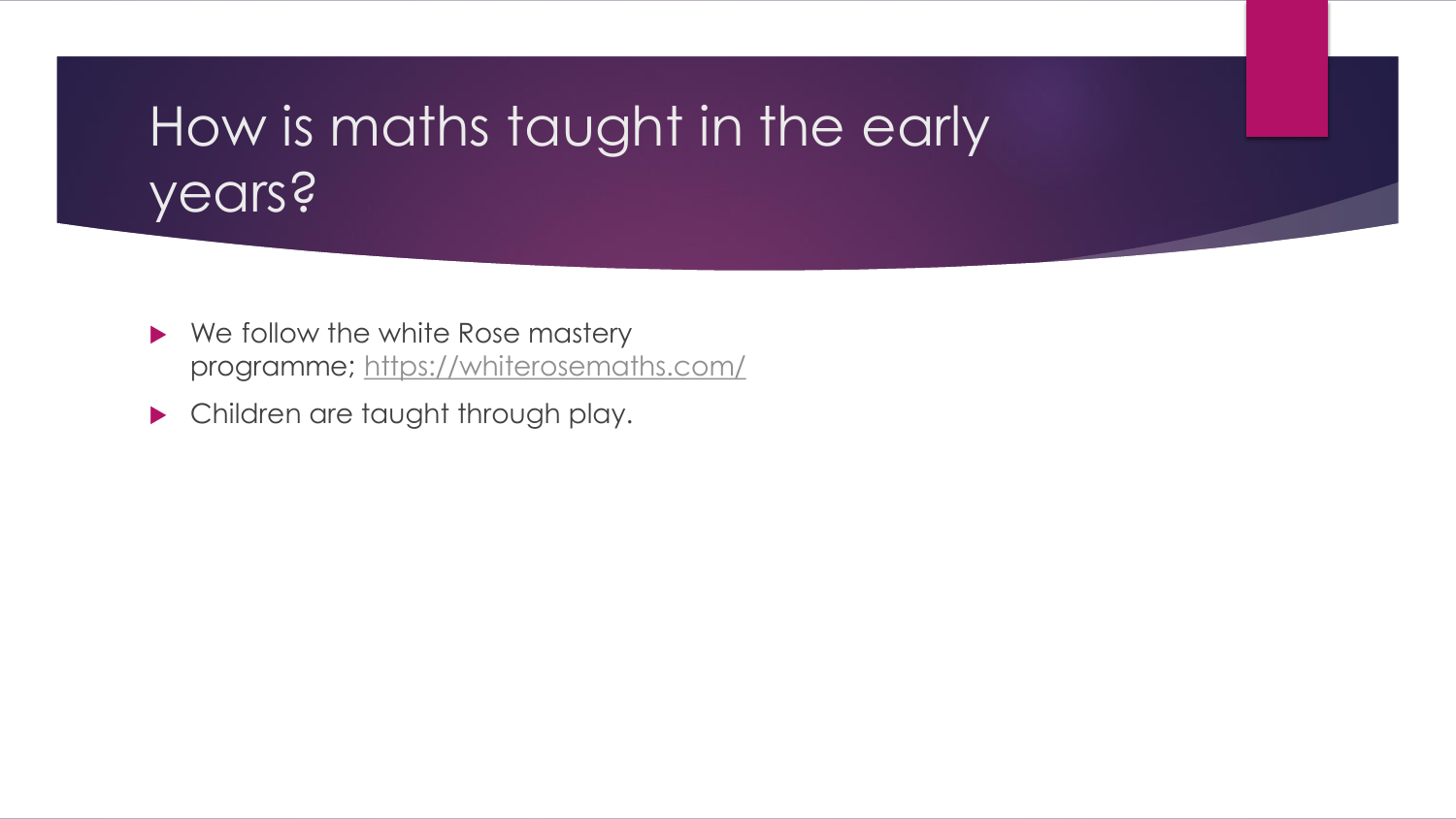# What is mastery?

There are three levels of learning:

- Shallow learning: surface, temporary, often lost
- Deep learning: it sticks, can be recalled and used.
- Deepest learning: can be transferred and applied in different context.
- The deep and deepest levels are what we are aiming for by teaching maths using the Mastery approach. A mathematical concept or skill has been mastered when a child can show it in multiple ways, using the mathematical language to explain their ideas, and can independently apply the concept to new problems in unfamiliar situations.
- Mastery is a journey and long-term goal, achieved through exploration, clarification, practice and application over time. At each stage of learning, children should be able to demonstrate a deep, conceptual understanding of the topic and be able to build on this over time.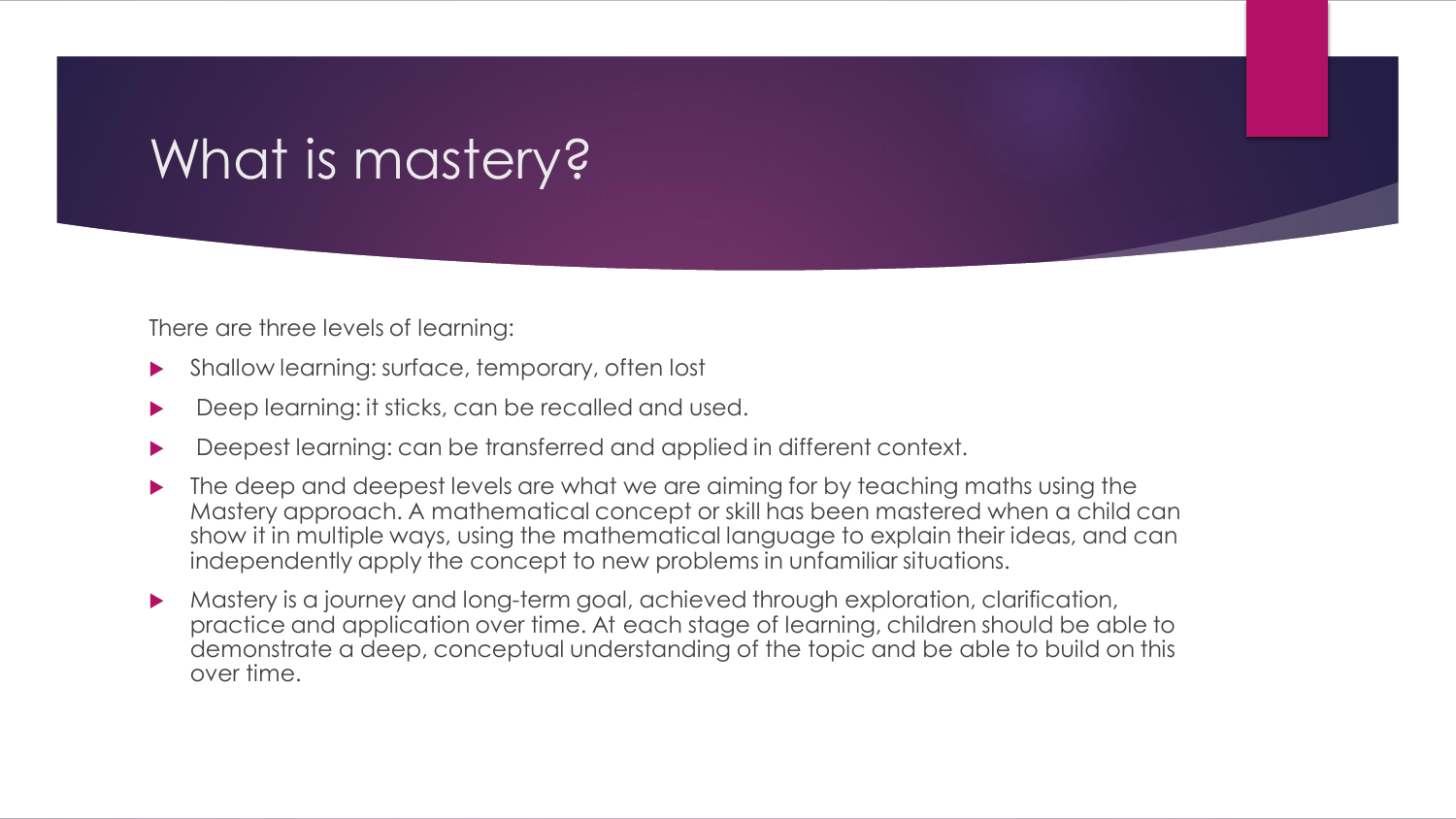

- **Traditionally, Maths has been taught by memorising key facts and** procedures, which tends to lead to superficial understanding that can easily be forgotten.
- Children should be able to select which mathematical approach is most effective in different scenarios.
- All pupils can achieve in mathematics! There is no such thing as a 'Maths' person', that is the belief that some pupils can do maths and others cannot. Teaching for Mastery involves: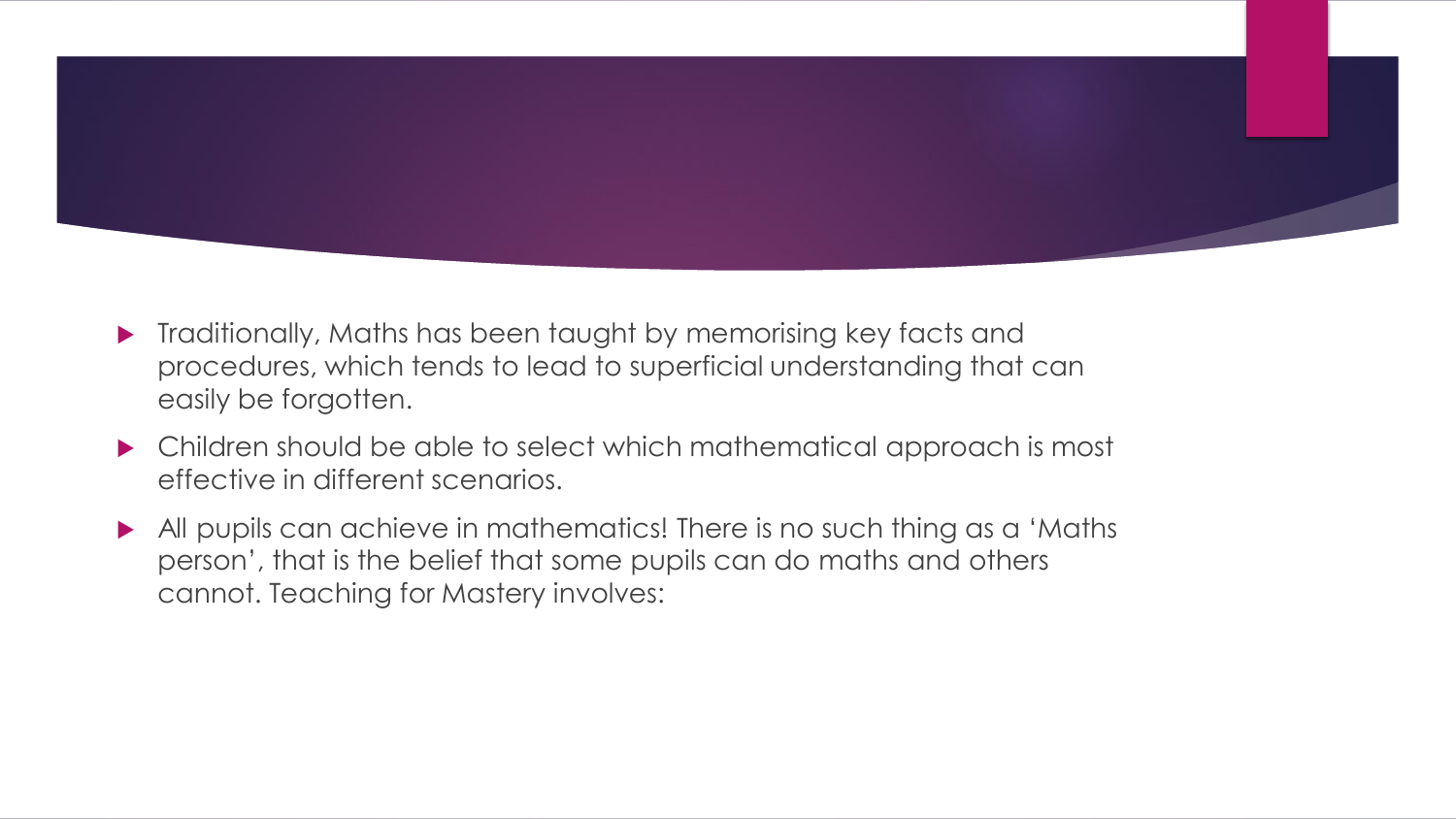#### Key Principles

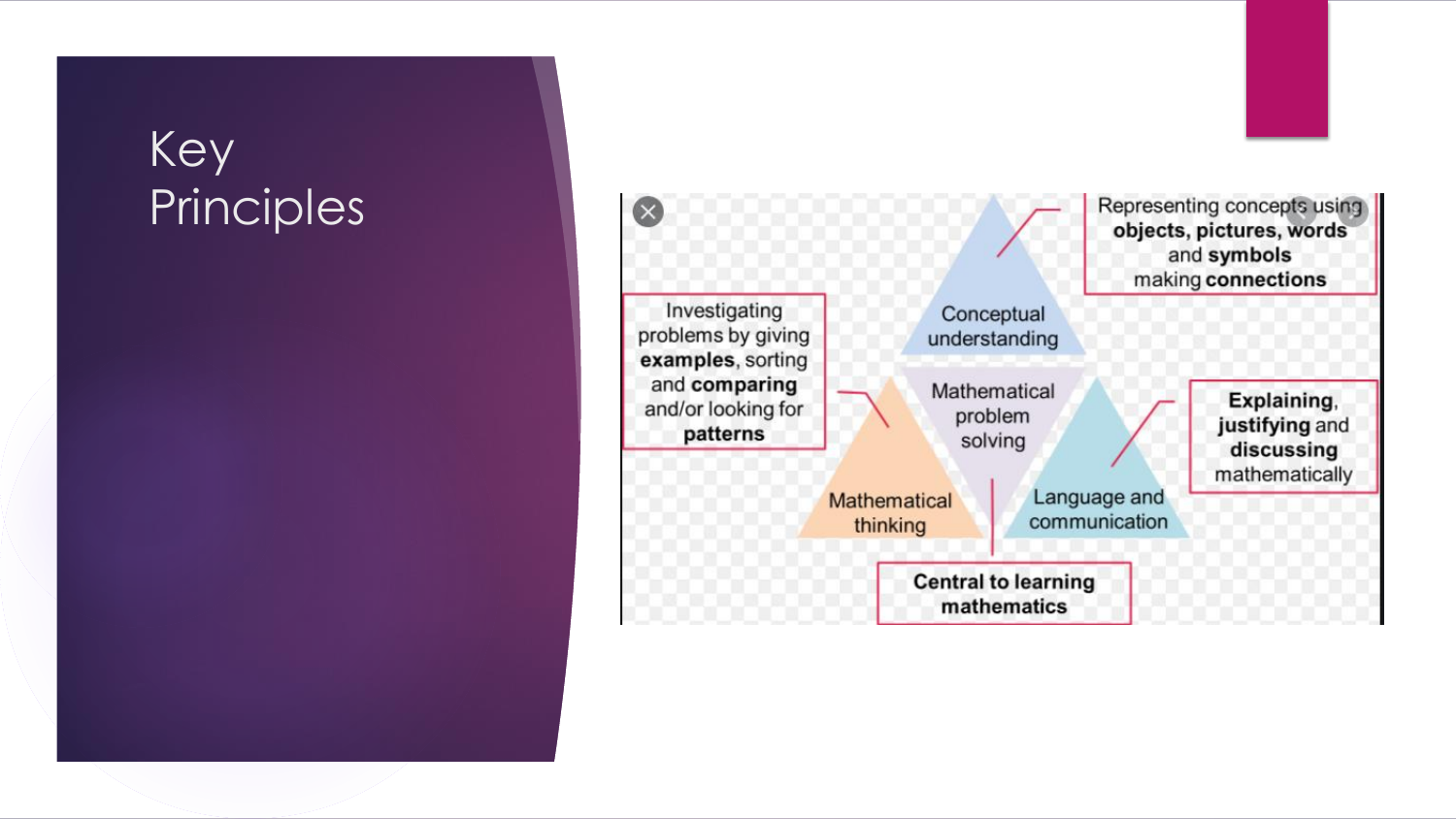# Teaching for Mastery involves:

High expectations for all children

 $\blacktriangleright$ 

- Fewer topics covered in greater depth over a longer time
- Number sense and place value coming first
- **Problem solving is central, ensuring an understanding of why it works so that** children understand what they are doing rather than just learning to repeat routines without grasping what is happening
- Challenge being provided through greater depth, rather than accelerated content (moving into next year's concepts) – this allows children to deepen their knowledge and improve their reasoning skills rather than accelerating on to new curriculum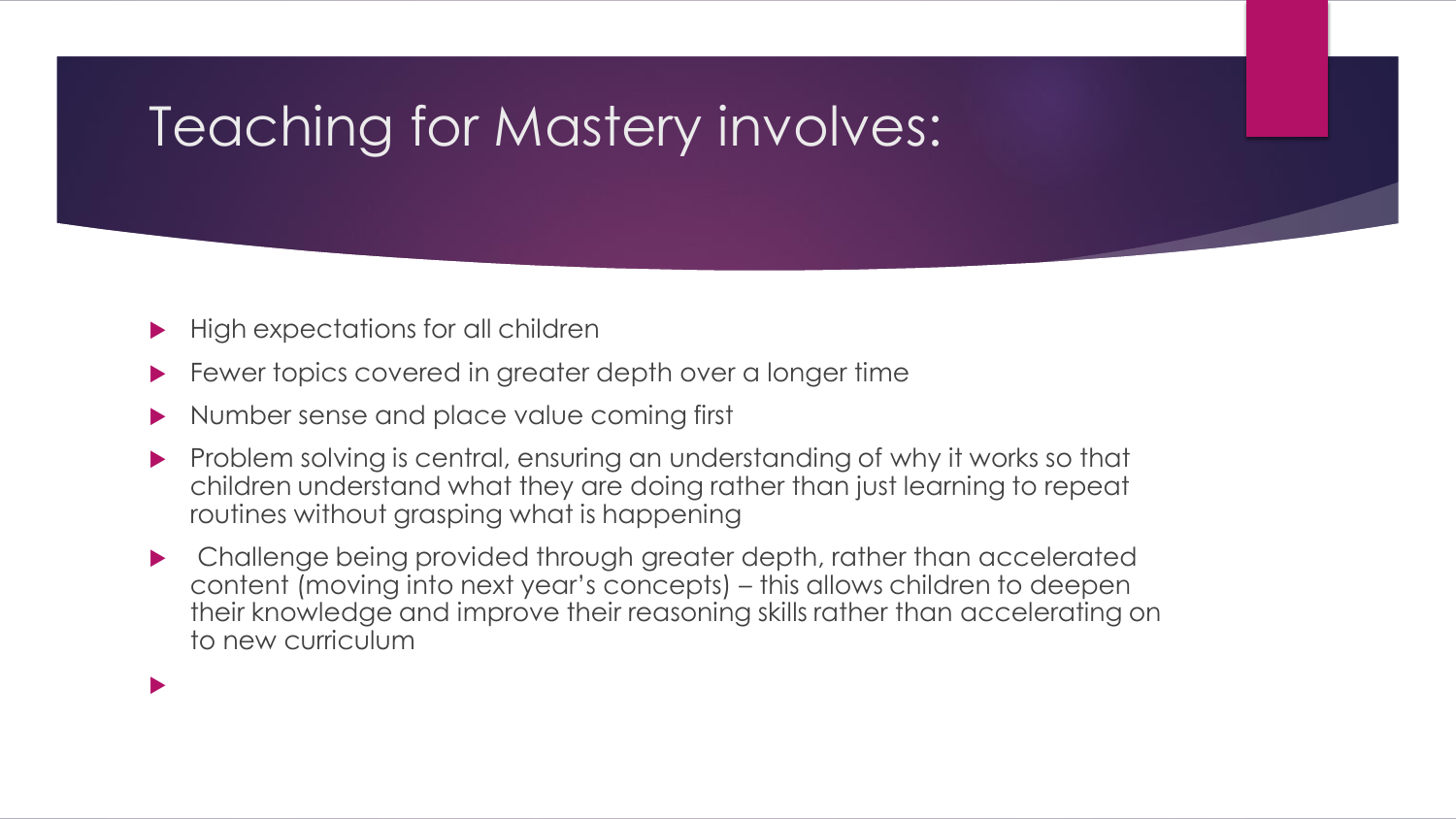#### Concrete, Pictorial, Abstract

- Multiple Representations For All Concrete, pictorial, abstract Objects, pictures, words, numbers and symbols are everywhere. The mastery approach incorporates all of these to help children explore and demonstrate mathematical ideas, enrich their learning experience and deepen understanding. Together, these elements help cement knowledge so pupils truly understand what they've learnt. All pupils, when introduced to a key new concept, should have the opportunity to build competency in this topic by taking this approach.
- Pupils are encouraged to physically represent mathematical concepts. Objects and pictures are used to demonstrate and visualise abstract ideas, alongside numbers and symbols. Concrete – children have the opportunity to use concrete objects and manipulate them to help them understand and explain what they are doing. Pictorial – children then build on this concrete approach by using pictorial representations, which can then be used to reason and solve problems.
- Abstract with the foundations firmly laid, children can move to an abstract approach using numbers and key concepts with confidence.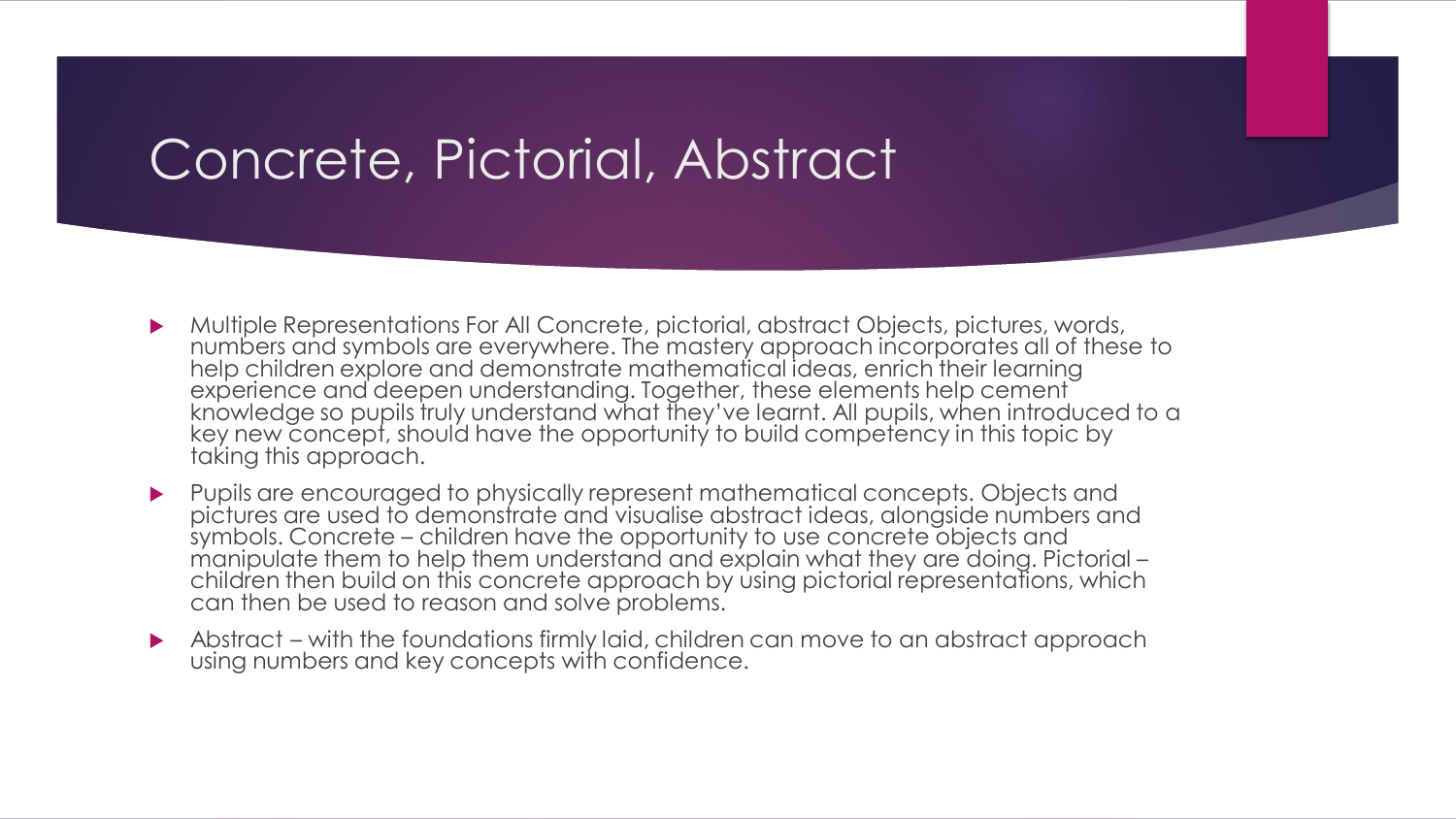#### Number at the Heart

- A large proportion of time is spent reinforcing number to build competency and fluency.
- Number is at the heart of Mastery, with more time devoted to this than other areas of mathematics. It is important that pupils secure these key foundations of Maths before being introduced to more difficult concepts. This increased focus on number will allow pupils to explore the concepts in more detail and secure a deeper understanding.
- Focus on Depth; Deepen understanding before accelerating content coverage. All pupils benefit from deepening their conceptual understanding of mathematics, regardless of whether they've previously struggled or excelled.
- Pupils must be given time to fully understand, explore and apply ideas, rather than accelerate through new topics. This approach enables children to truly grasp a concept, and the challenge comes from investigating it in new, alternative and more complex ways.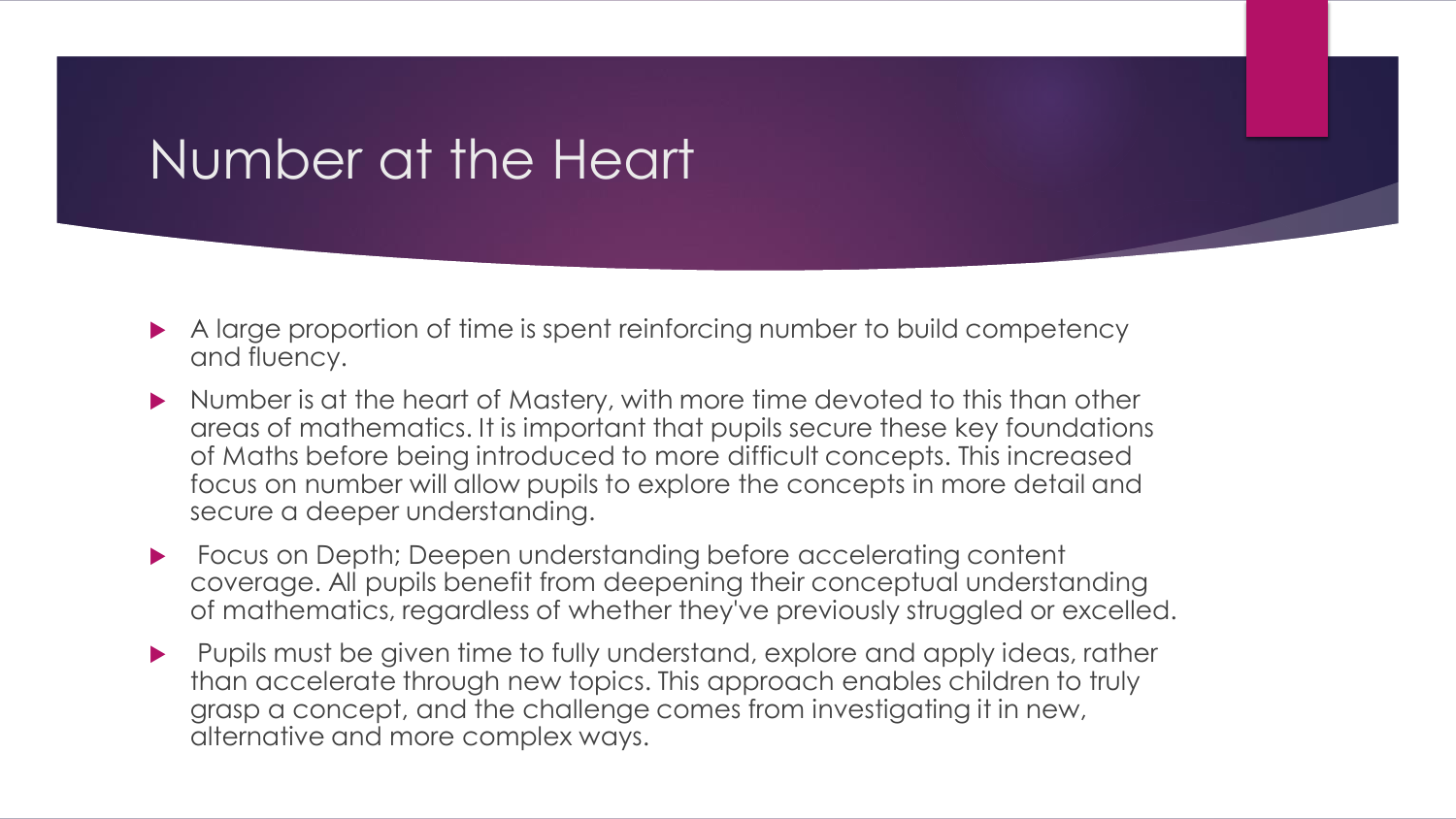- Fluency; Involves Quick recall of facts and procedures. The flexibility and fluidity to move between different contexts and representations of mathematics. The ability to recognise relationships and make connections in mathematics Fluency (arithmetic) often gets confused for just memorisation – it is far more than this. Children need to be able to apply their fluency of facts and procedures into new contexts and representations, recognise relationships and make connections in mathematics. This should help pupils develop a deep conceptual understanding of the subject.
- Reasoning; The way pupils speak and write about mathematics transforms their learning. Teaching for Mastery involves carefully designed questions to enable pupils to explain the maths in full sentences with the correct vocabulary. They should be able to say not just what the answer is, but how they know it is correct. This is key to building mathematical language and reasoning skills.
- Problem Solving; Mathematical problem solving is at the heart of the Mastery approach. Pupils apply their skills of fluency to solve complex problems and real-life situations.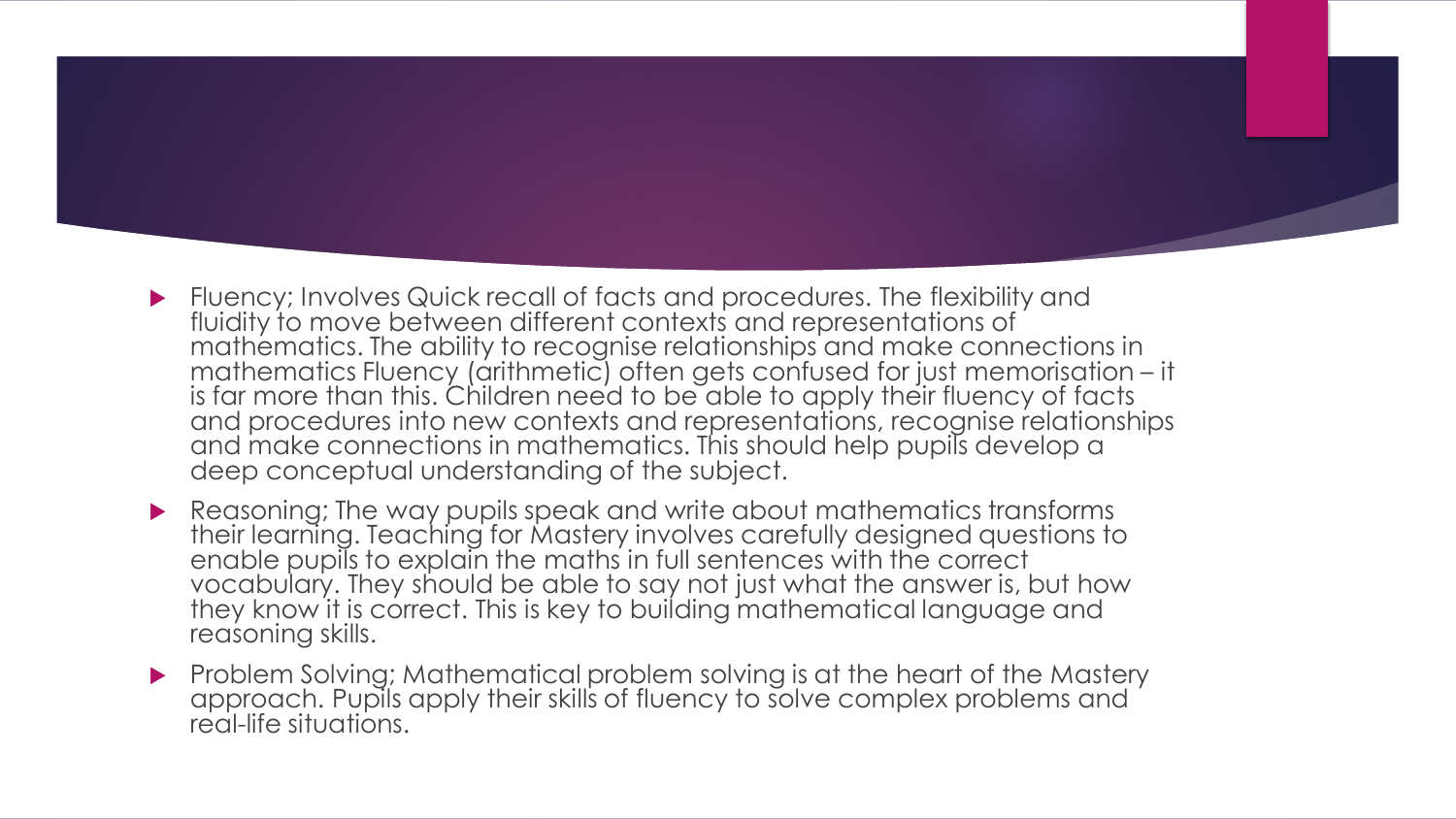# Effective Questioning

Teachers promote reasoning through carefully chosen questions, such as:

- \_\_\_\_\_\_\_\_\_\_\_\_\_\_ thinks that............... . Do you agree? Explain your answer.
- Is it always, sometimes or never true that  $\qquad \qquad$  ?
- Can you spot the mistake? Explain how you know they are wrong.
- True or false?
- ▶ Spot the odd one out.

#### ▶ Why?

Teachers will ensure fluency skills are secure and then facilitate deeper learning by using reasoning and problem solving. For example, if the learning intention is to add two number together those that secure this concept quicky could be given the problem where they are given the answer and they have to find the sum.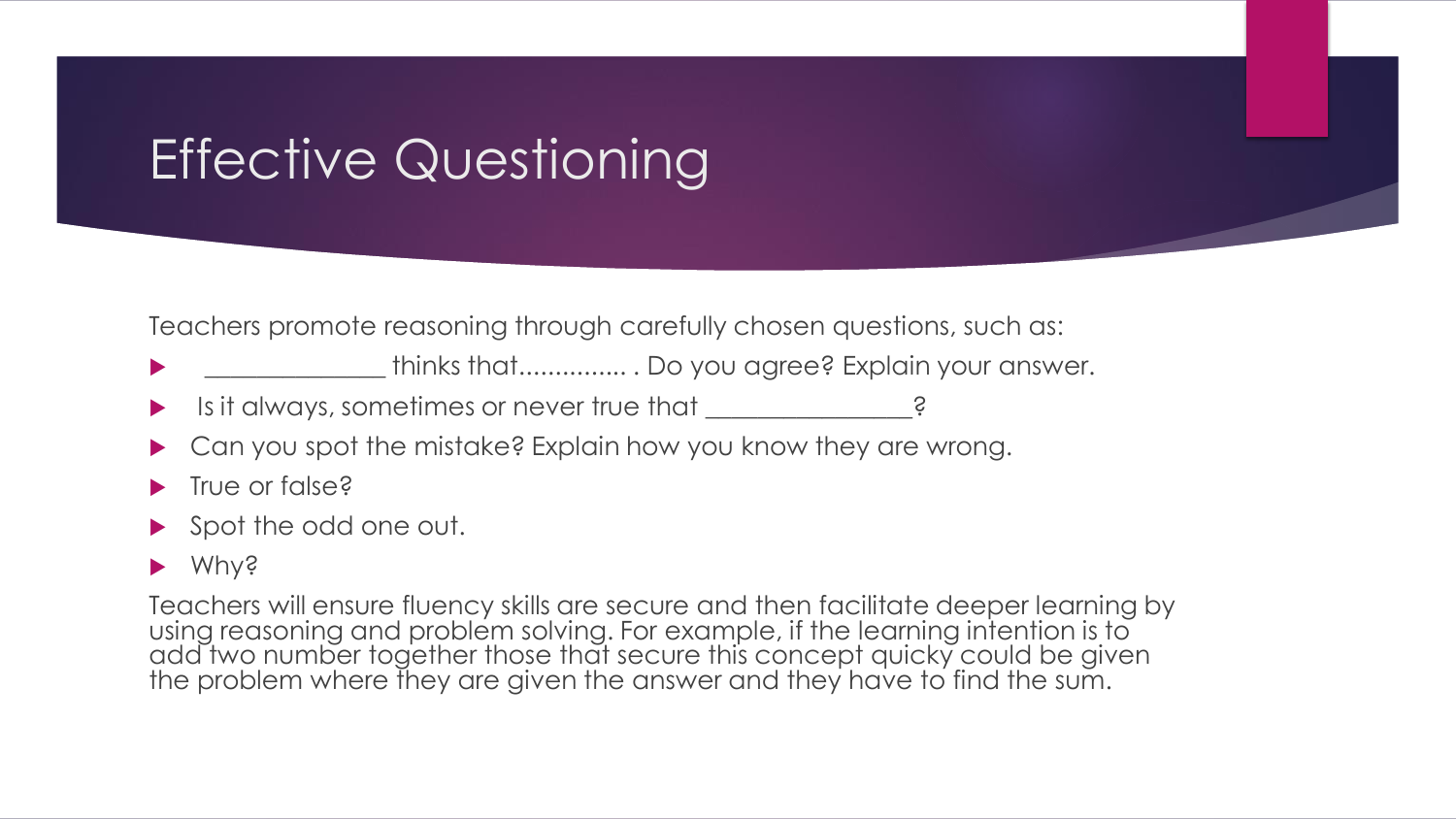### Other methods and manipulates



- ▶ We have discussed pictorial, part whole models, ten frames.
- **Other manipulatives that we use in class** are numicon, number lines (summer term/Year 1)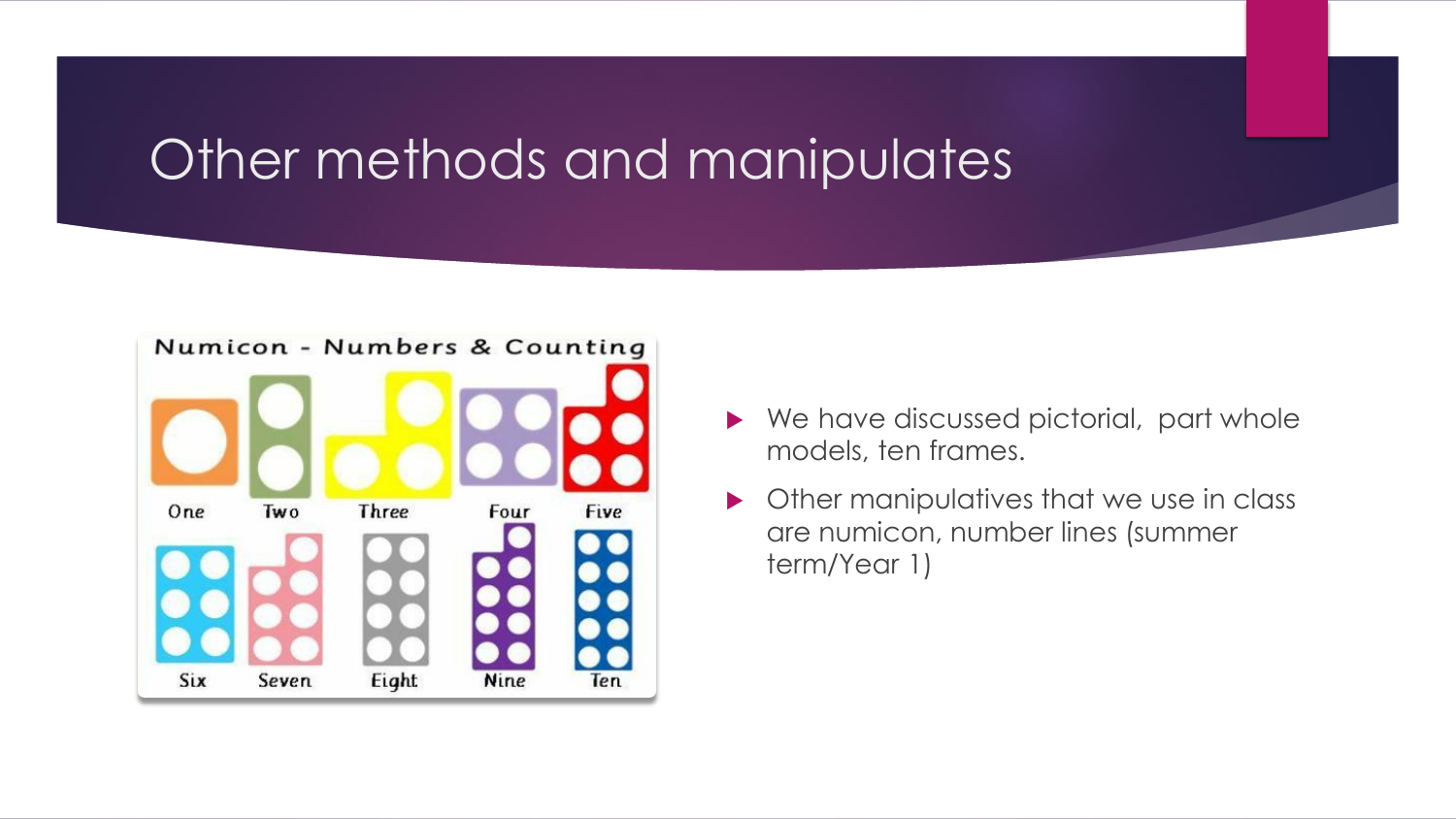#### How can you help your child at home?

Maths learning can take place anywhere!

- Maths is all around us, so look for opportunities for you to do some problem solving together.
- Follow a recipe: work together to find the quantities needed.
- Talk about the weather forecast: is the temperature today higher or lower than yesterday's? What do the numbers mean?
- $\blacktriangleright$  Talk about the day, date, month, season. What month were they born? What month is their sister born? How many months in a year?
- Shopping: discuss the cost of items. Let your child count out the coins when paying and discuss the change you should get back. Coins can be used to explore addition, subtraction, multiplication and division.
- ▶ Time; what time is it? What time do they get up/go to school/have tea? Read the time to the hour. Problem solve; it is 2 oclock, in one hour the time will be?